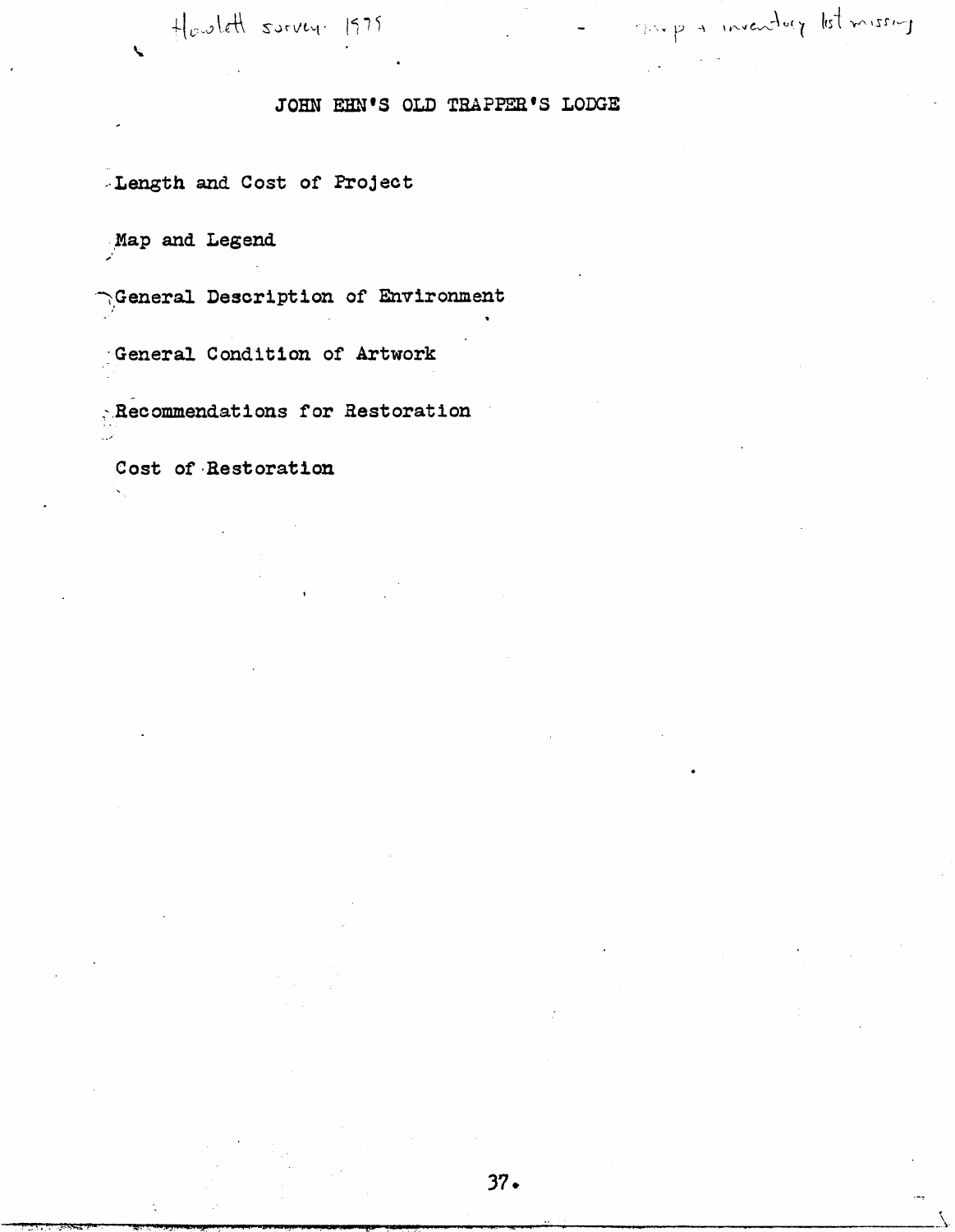# JOHN SEN'S OLD TRAPPEa'S LODGE

# Estimated Length of Restoration

Two Weeks

Estimated Cost of Restoration  $250.00$ 

Labor (Restoration work done by Ehn Family) 0.00

Materials 3250.00

Total  $$250.00$ 

 $\mathbb{R}^2$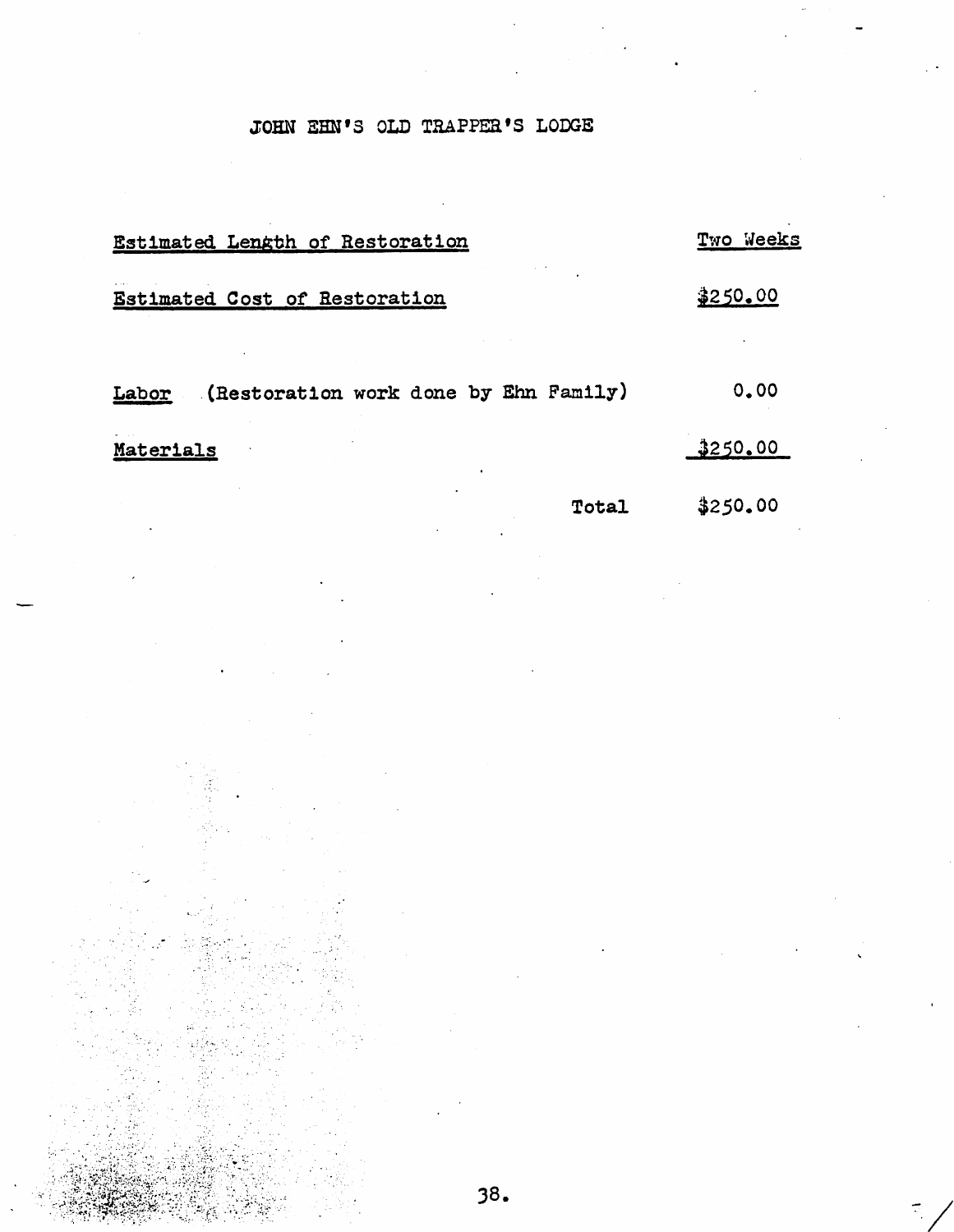### JOHN EHN'S OLD TRAPPER'S LODGE

## General Description of Environment

Old Trapper's Lodge is a modest motel near the Hollywood. Burbank Airport, an oasis in a concrete desert. The lodge office is full of assemblages of Ehn's memorabilia in the form of panels that line the office desk and walls. Traps, weapons, and stuffed animals are displayed on the outside of the building. Outside, in a space approximately  $90'$ x $55'$ , Ehn has created a Boot Hill environment with 20 large, oven monumental concrete statues depicting fictional heroes of the Old West, and about ^0 clever wood and concrete burial markers.

## General Condition of Artwork

The condition of all concrete figures is excellent. John Ehn and his family continue maintainance of these figures by painting them when they need it. They are well cared for. The wood markers are not In good condition. Some are beginning to rot and paint is fading and peeling. There is evidence of -previous vandalism, so some parts of displays in the out of doors are missing, but security measures in the form of chain link fence have been taken to prevent further theft or vandalism.

^1.

 $\mathcal{L}_{i},$